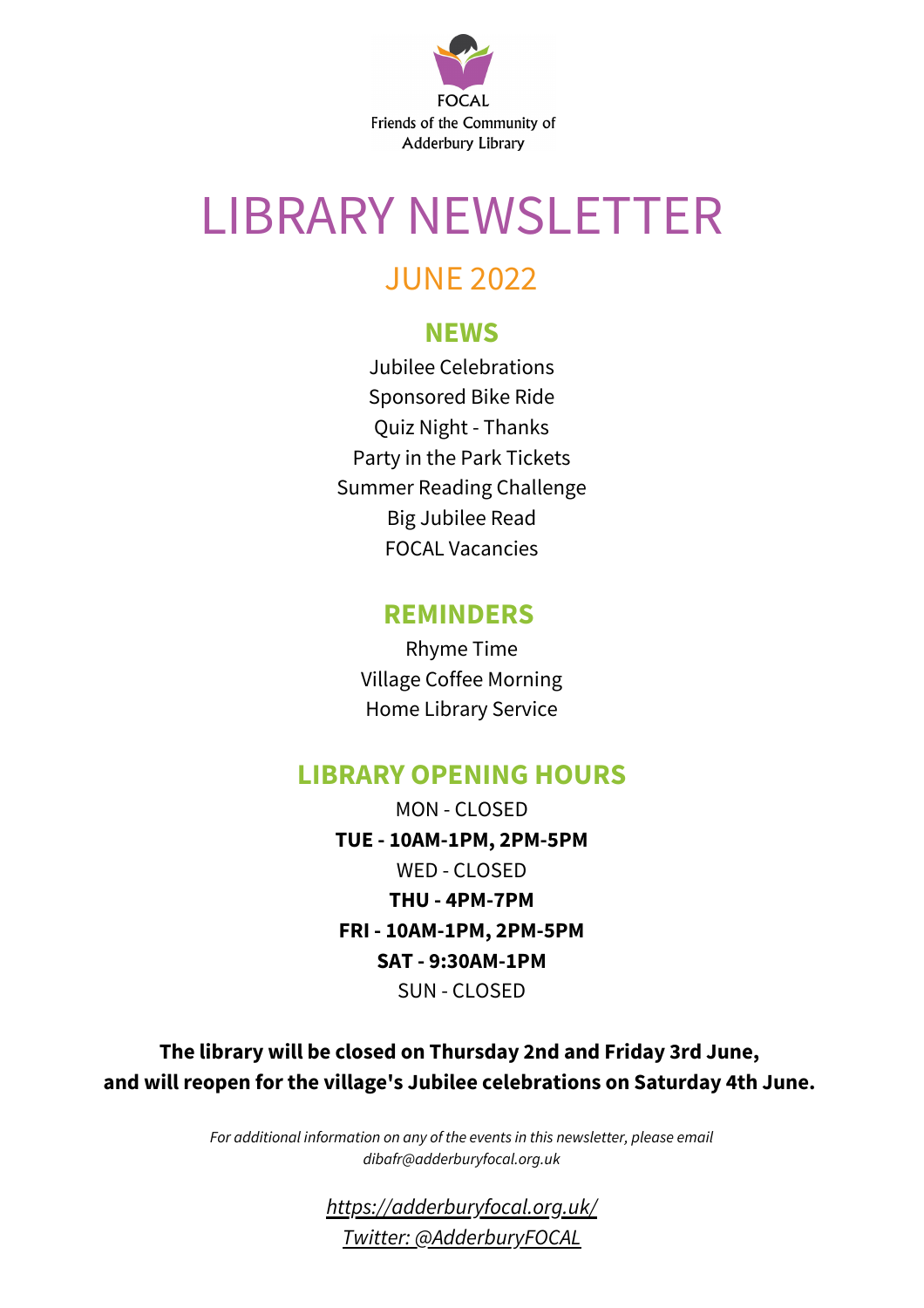## **JUBILEE CELEBRATIONS AT THE LIBRARY SATURDAY 4TH JUNE**

# **PIMM'S BAR AND CAFE 10:30AM - 4:00PM**

CASH ONLY PLEASE NORMAL LIBRARY SERVICES OPERATING

# **STORYTELLING BY ANTHONY WAGG 2:30PM - 3:00PM**

BRING THE KIDS TO HEAR STORIES ABOUT QUEEN ELIZABETH II'S REIGN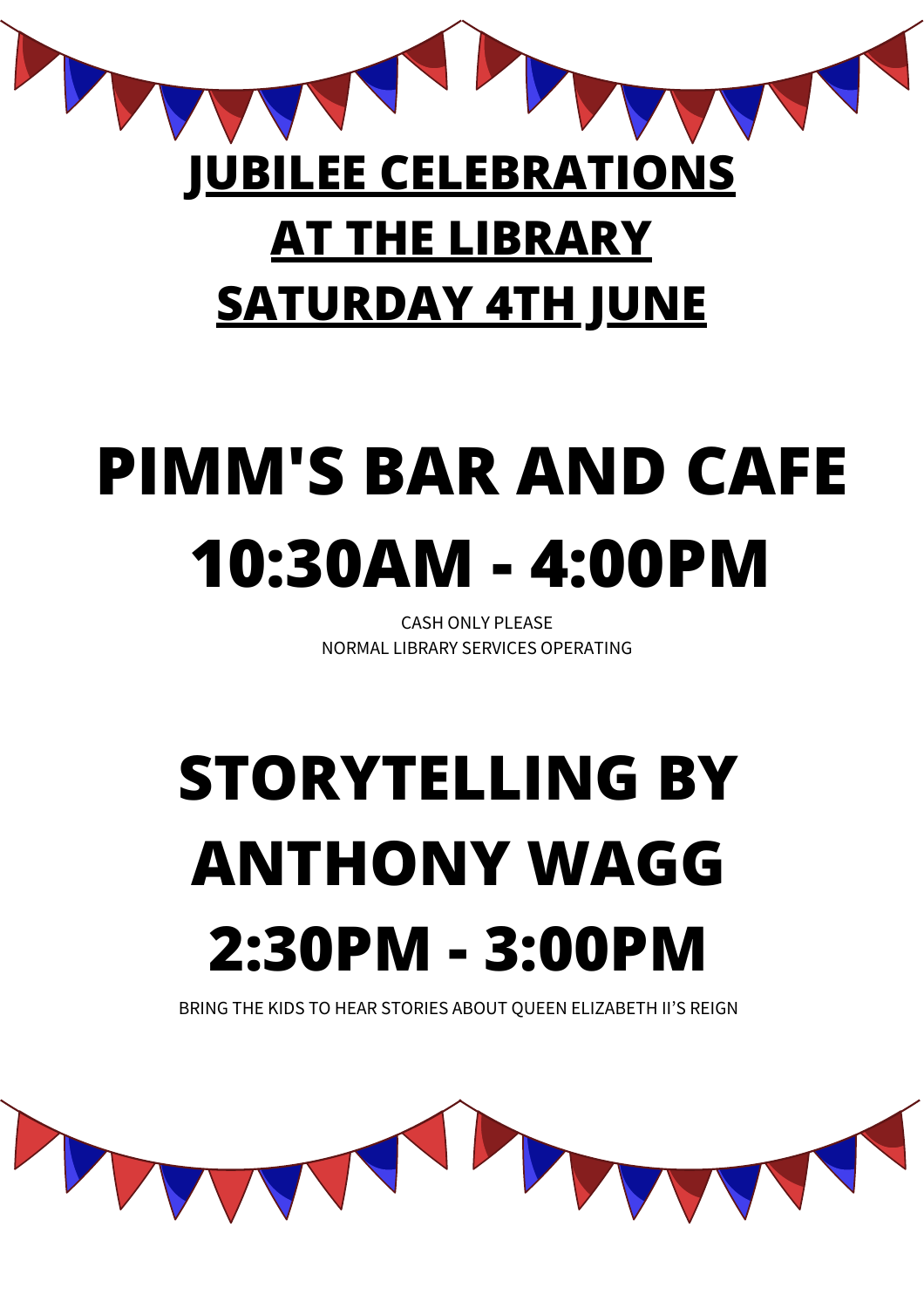

RIDERS WILL LEAVE FROM CHURCH HOUSE, ADDERBURY, AT 9.00AM. THERE WILL BE REFRESHMENT BREAKS EN ROUTE AND LUNCH STOP AT STRATFORD-UPON-AVON BEFORE RETURNING.

PLEASE JOIN US OR SPONSOR A RIDER!

DONATE ONLINE AT ADDERBURYFOCAL.ORG.UK SPONSORSHIP FORMS AVAILABLE FROM LIBRARY - VILLAGE SHOP - FOCAL WEBSITE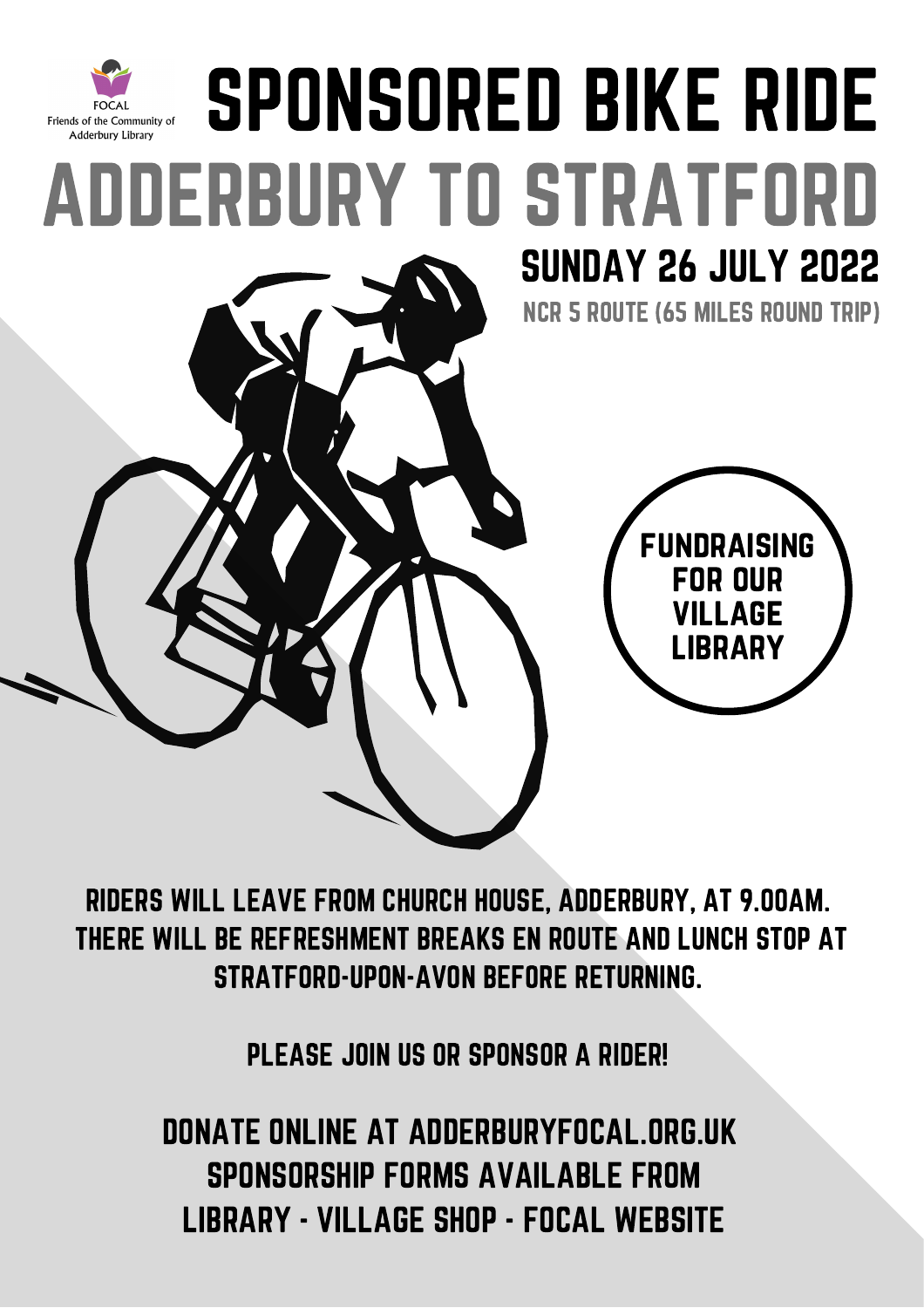### LIBRARY NEWSLETTER JUNE 2022



#### **Quiz Night - Thanks**

Thank you to everyone who attended our Quiz Night at The Bell and congratulations to our winning team, Unmasked. It was a huge success, with 16 teams participating in total (a new record!), you raised over £370 for the library! Look out for the next quiz in the autumn!

#### **Party in the Park Tickets**

Tickets to Party in the Park, which is on 11th June, are available to purchase at the library.

#### **Summer Reading Challenge**

The Reading Agency has announced that the theme for this year's annual Summer Reading Challenge is 'Gadgeteers'. The Reading Agency is partnering with Science Museum Group to inspire children across the country to feed their imagination over the summer holiday, with a reading challenge focused on science and innovation. Find out more at <https://summerreadingchallenge.org.uk/>

#### **Big Jubilee Read**

The Reading Agency, together with Libraries Connected, is coordinating the Big Jubilee Read to highlight the breadth of writing and imagination from among 70 authors of The Commonwealth. There are 10 titles from each decade of Queen Elizabeth II's reign.

#### **Join the FOCAL team**

FOCAL have vacancies on our committee - we are looking for a Secretary, PR Lead, Social Media manager and more. Email [lizwingroves5@googlemail.com](mailto:lizwingroves5@googlemail.com) if you're interested in joining!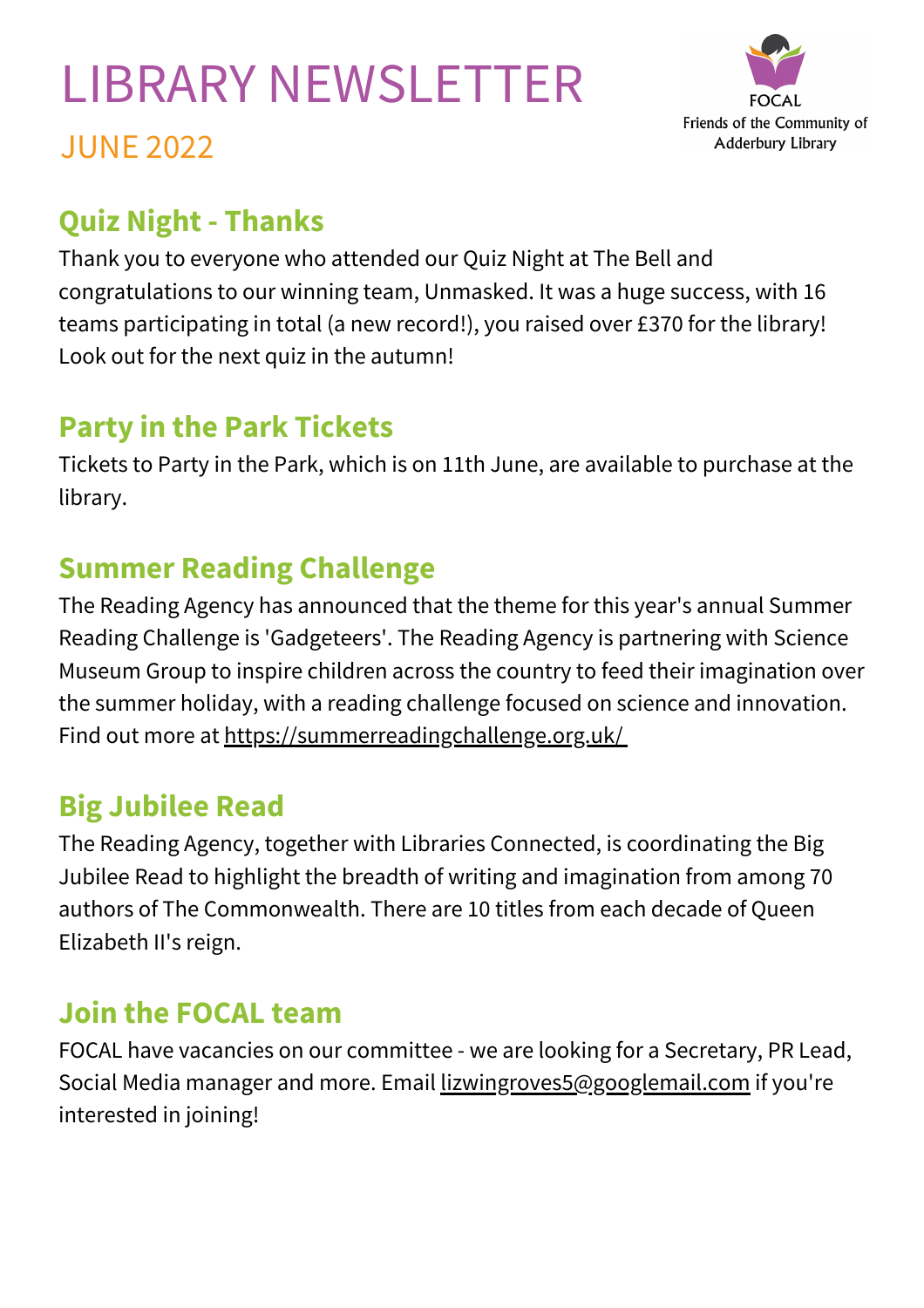

# **SECRETARY REQUIRED**

FOCAL is a small VOLUNTARY group who support the Library and raise funds to pay for 50% of the opening hours.

We meet monthly and now require a secretary to:

- Work closely with the Chairperson
	- Take monthly meeting minutes
	- Prepare and circulate agenda's
- Carry out preparatory work for the AGM

Ability to prepare "Word" documents and send emails essential. The role will require about 5 hrs work per month. In normal circumstances the group meets once a month on a Saturday morning. The opportunity exists to become fully involved with the fund raising activities exist if you are interested but is not essential

> To have a chat about this role and the working of FOCAL please **contact LIZ WINGROVE our Chairperson Email: lizwingroves5@googlemail.com Call: 07901 776088**